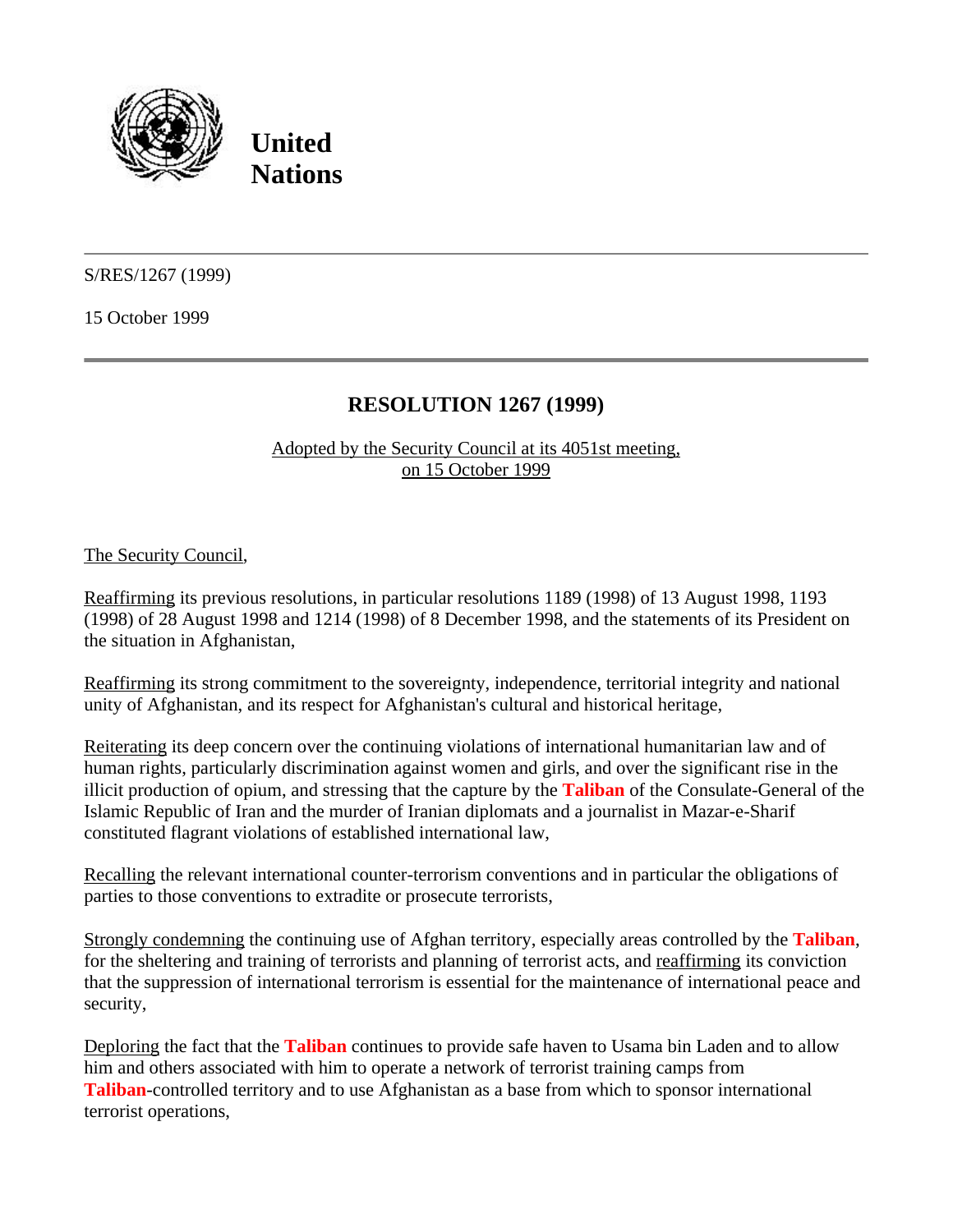Noting the indictment of Usama bin Laden and his associates by the United States of America for, inter alia, the 7 August 1998 bombings of the United States embassies in Nairobi, Kenya, and Dar es Salaam, Tanzania and for conspiring to kill American nationals outside the United States, and noting also the request of the United States of America to the **Taliban** to surrender them for trial (S/1999/1021),

Determining that the failure of the **Taliban** authorities to respond to the demands in paragraph 13 of resolution 1214 (1998) constitutes a threat to international peace and security,

Stressing its determination to ensure respect for its resolutions,

Acting under Chapter VII of the Charter of the United Nations,

1. Insists that the Afghan faction known as the **Taliban**, which also calls itself the Islamic Emirate of Afghanistan, comply promptly with its previous resolutions and in particular cease the provision of sanctuary and training for international terrorists and their organizations, take appropriate effective measures to ensure that the territory under its control is not used for terrorist installations and camps, or for the preparation or organization of terrorist acts against other States or their citizens, and cooperate with efforts to bring indicted terrorists to justice;

2. Demands that the **Taliban** turn over Usama bin Laden without further delay to appropriate authorities in a country where he has been indicted, or to appropriate authorities in a country where he will be returned to such a country, or to appropriate authorities in a country where he will be arrested and effectively brought to justice;

3. Decides that on 14 November 1999 all States shall impose the measures set out in paragraph 4 below, unless the Council has previously decided, on the basis of a report of the Secretary-General, that the **Taliban** has fully complied with the obligation set out in paragraph 2 above;

4. Decides further that, in order to enforce paragraph 2 above, all States shall:

(a) Deny permission for any aircraft to take off from or land in their territory if it is owned, leased or operated by or on behalf of the **Taliban** as designated by the Committee established by paragraph 6 below, unless the particular flight has been approved in advance by the Committee on the grounds of humanitarian need, including religious obligation such as the performance of the Hajj;

(b) Freeze funds and other financial resources, including funds derived or generated from property owned or controlled directly or indirectly by the **Taliban**, or by any undertaking owned or controlled by the **Taliban**, as designated by the Committee established by paragraph 6 below, and ensure that neither they nor any other funds or financial resources so designated are made available, by their nationals or by any persons within their territory, to or for the benefit of the **Taliban** or any undertaking owned or controlled, directly or indirectly, by the **Taliban**, except as may be authorized by the Committee on a case-by-case basis on the grounds of humanitarian need;

5. Urges all States to cooperate with efforts to fulfil the demand in paragraph 2 above, and to consider further measures against Usama bin Laden and his associates;

6. Decides to establish, in accordance with rule 28 of its provisional rules of procedure, a Committee of the Security Council consisting of all the members of the Council to undertake the following tasks and to report on its work to the Council with its observations and recommendations: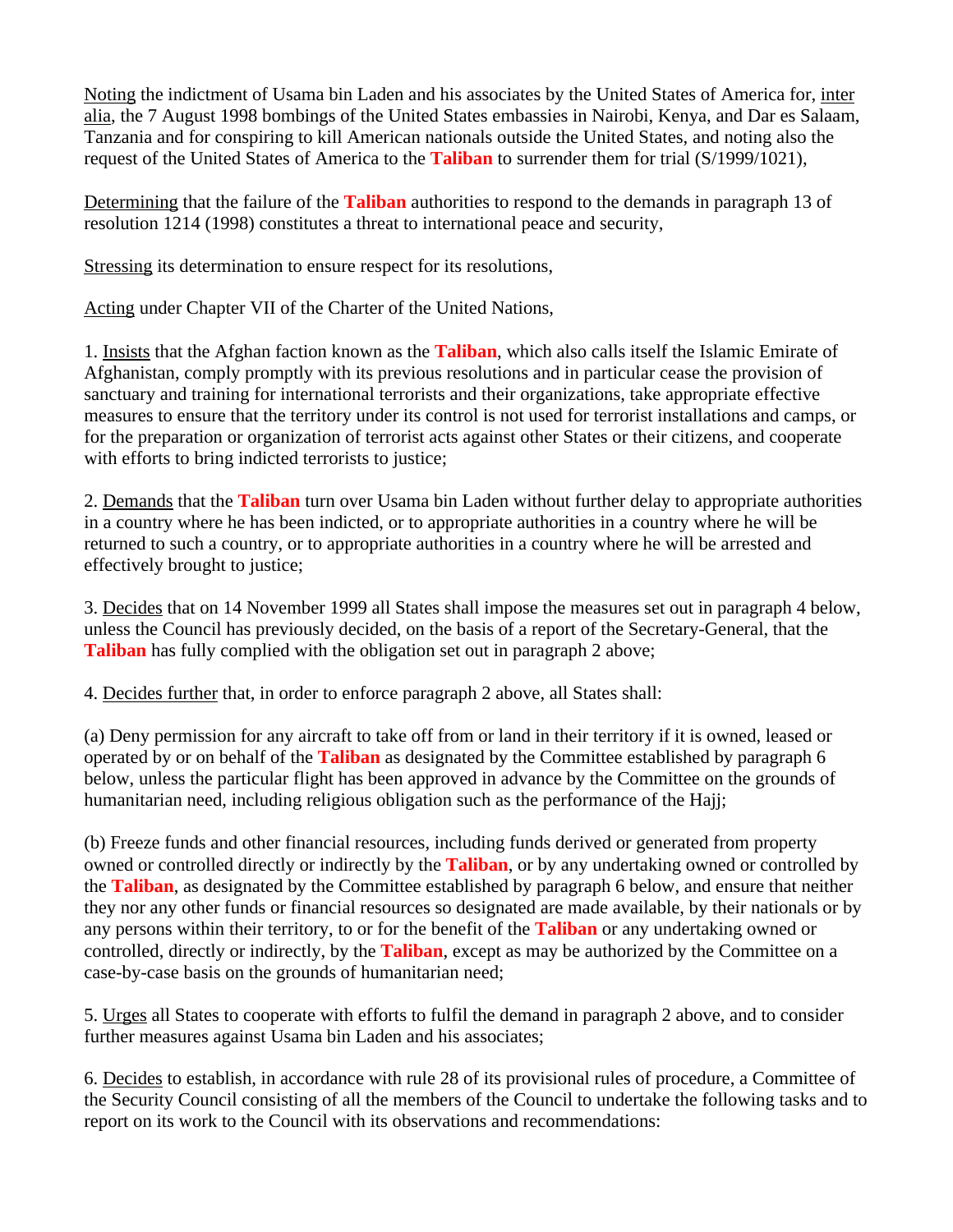(a) To seek from all States further information regarding the action taken by them with a view to effectively implementing the measures imposed by paragraph 4 above;

(b) To consider information brought to its attention by States concerning violations of the measures imposed by paragraph 4 above and to recommend appropriate measures in response thereto;

(c) To make periodic reports to the Council on the impact, including the humanitarian implications, of the measures imposed by paragraph 4 above;

(d) To make periodic reports to the Council on information submitted to it regarding alleged violations of the measures imposed by paragraph 4 above, identifying where possible persons or entities reported to be engaged in such violations;

(e) To designate the aircraft and funds or other financial resources referred to in paragraph 4 above in order to facilitate the implementation of the measures imposed by that paragraph;

(f) To consider requests for exemptions from the measures imposed by paragraph 4 above as provided in that paragraph, and to decide on the granting of an exemption to these measures in respect of the payment by the International Air Transport Association (IATA) to the aeronautical authority of Afghanistan on behalf of international airlines for air traffic control services;

(g) To examine the reports submitted pursuant to paragraph 9 below;

7. Calls upon all States to act strictly in accordance with the provisions of this resolution, notwithstanding the existence of any rights or obligations conferred or imposed by any international agreement or any contract entered into or any licence or permit granted prior to the date of coming into force of the measures imposed by paragraph 4 above;

8. Calls upon States to bring proceedings against persons and entities within their jurisdiction that violate the measures imposed by paragraph 4 above and to impose appropriate penalties;

9. Calls upon all States to cooperate fully with the Committee established by paragraph 6 above in the fulfilment of its tasks, including supplying such information as may be required by the Committee in pursuance of this resolution;

10. Requests all States to report to the Committee established by paragraph 6 above within 30 days of the coming into force of the measures imposed by paragraph 4 above on the steps they have taken with a view to effectively implementing paragraph 4 above;

11. Requests the Secretary-General to provide all necessary assistance to the Committee established by paragraph 6 above and to make the necessary arrangements in the Secretariat for this purpose;

12. Requests the Committee established by paragraph 6 above to determine appropriate arrangements, on the basis of recommendations of the Secretariat, with competent international organizations, neighbouring and other States, and parties concerned with a view to improving the monitoring of the implementation of the measures imposed by paragraph 4 above;

13. Requests the Secretariat to submit for consideration by the Committee established by paragraph 6